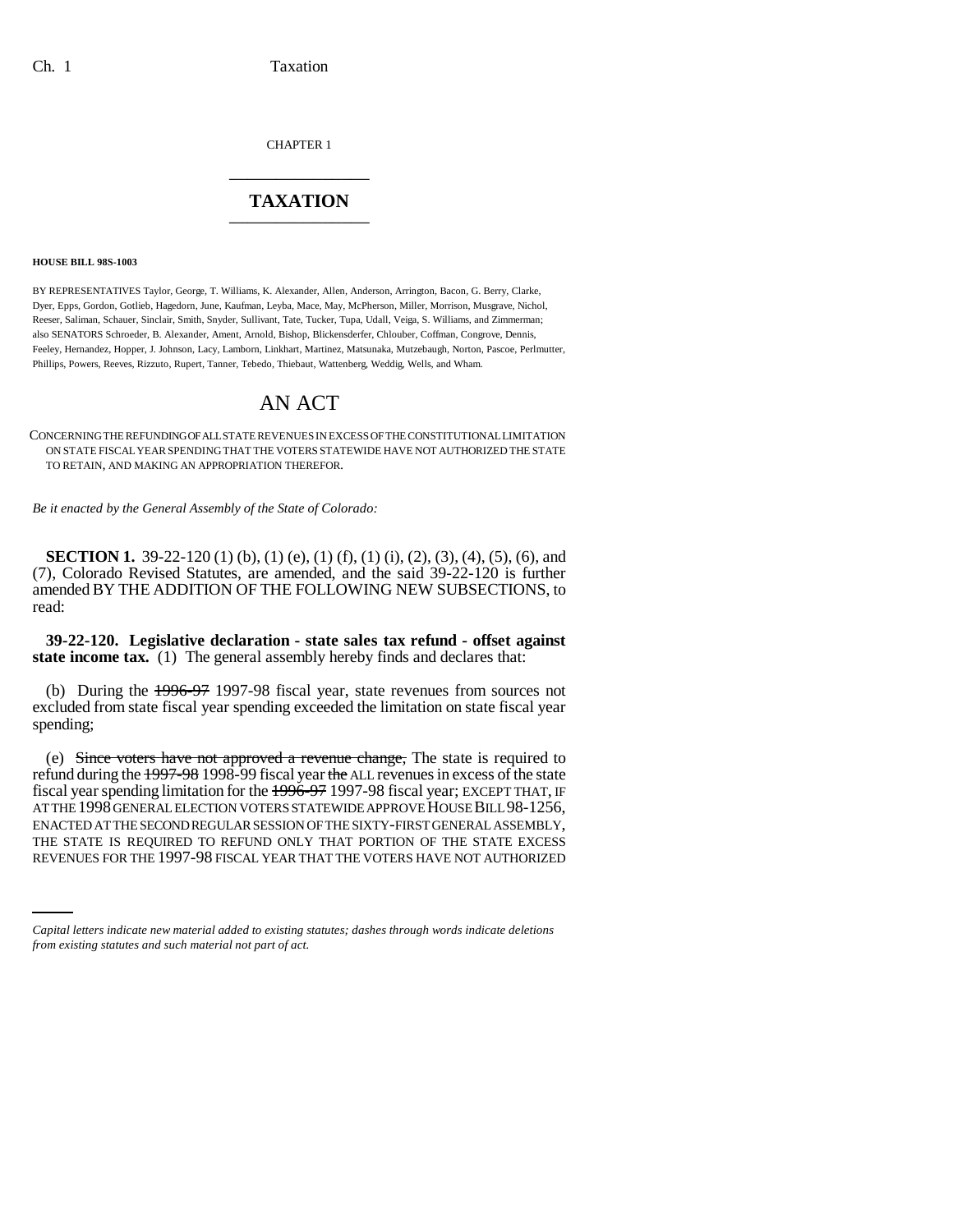THE STATE TO RETAIN;

(f) It is within the legislative prerogative of the general assembly to enact legislation to implement the refund of state excess revenues for the 1996-97 1997-98 fiscal year in compliance with section 20 of article X of the state constitution;

(i) It is the considered judgment of the general assembly that:

(I) The state excess revenues for the 1996-97 1997-98 fiscal year are derived from a wide variety of state taxes and fees ranging from state sales tax to severance and transportation taxes to health service fees to court fines to permit and license fees and to higher education fees and should, therefore, be returned to as large a group of Colorado residents as is identifiable and economically feasible;

(II) It is not feasible to make proportional refunds of state excess revenues for the 1996-97 1997-98 fiscal year due to the impossibility of identifying or returning prior payments;

(III) It is reasonable and fair to refund state excess revenues for the 1996-97 1997-98 fiscal year to a large group of individuals as a refund of state sales tax revenues since more Coloradans pay state sales tax than any other state tax;

(IV) The state collected over one billion three FOUR HUNDRED FOURTEEN million dollars in state sales tax revenues during the 1996-97 1997-98 fiscal year from which the refund of state excess revenues may be made;

(V) Refunding state excess revenues for the 1996-97 1997-98 fiscal year through the state income tax system in the manner set forth in this section is a reasonable method for refunding such excess revenues; and

(VI) The most cost-effective and expeditious method of refunding state excess revenues for the 1996-97 1997-98 fiscal year is through the state income tax system but that a credit REFUND OFFSET against state income tax LIABILITY is merely a mechanism for refunding said state excess revenues to a broad spectrum of persons.

(2) (a) As used in this section, "qualified individual" means:

 $(a)$  (I) A natural person who is domiciled in this state for the entire taxable year commencing on January 1, 1997 1998, and ending December 31, 1997 1998, and who is required to file a Colorado individual income tax return for that tax year pursuant to section 39-22-601 (1) (a) or who files a Colorado individual income tax return to claim a refund of Colorado income tax withheld from wages or estimated Colorado income tax paid for that tax year; or

 $\left(\frac{b}{b}\right)$  (II) Any natural person who is domiciled in this state for the entire taxable year commencing on January 1, 1997 1998, and ending December 31, 1997 1998, and who is at least eighteen years of age as of December 31,  $\frac{1996}{1997}$ ; OR

(III) A NATURAL PERSON WHO DIED DURING THE TAXABLE YEAR COMMENCING ON JANUARY 1, 1998, AND ENDING DECEMBER 31, 1998, WHO WAS DOMICILED IN THIS STATE FROM JANUARY 1, 1998, UNTIL THE DATE OF DEATH, AND WHOSE ESTATE OR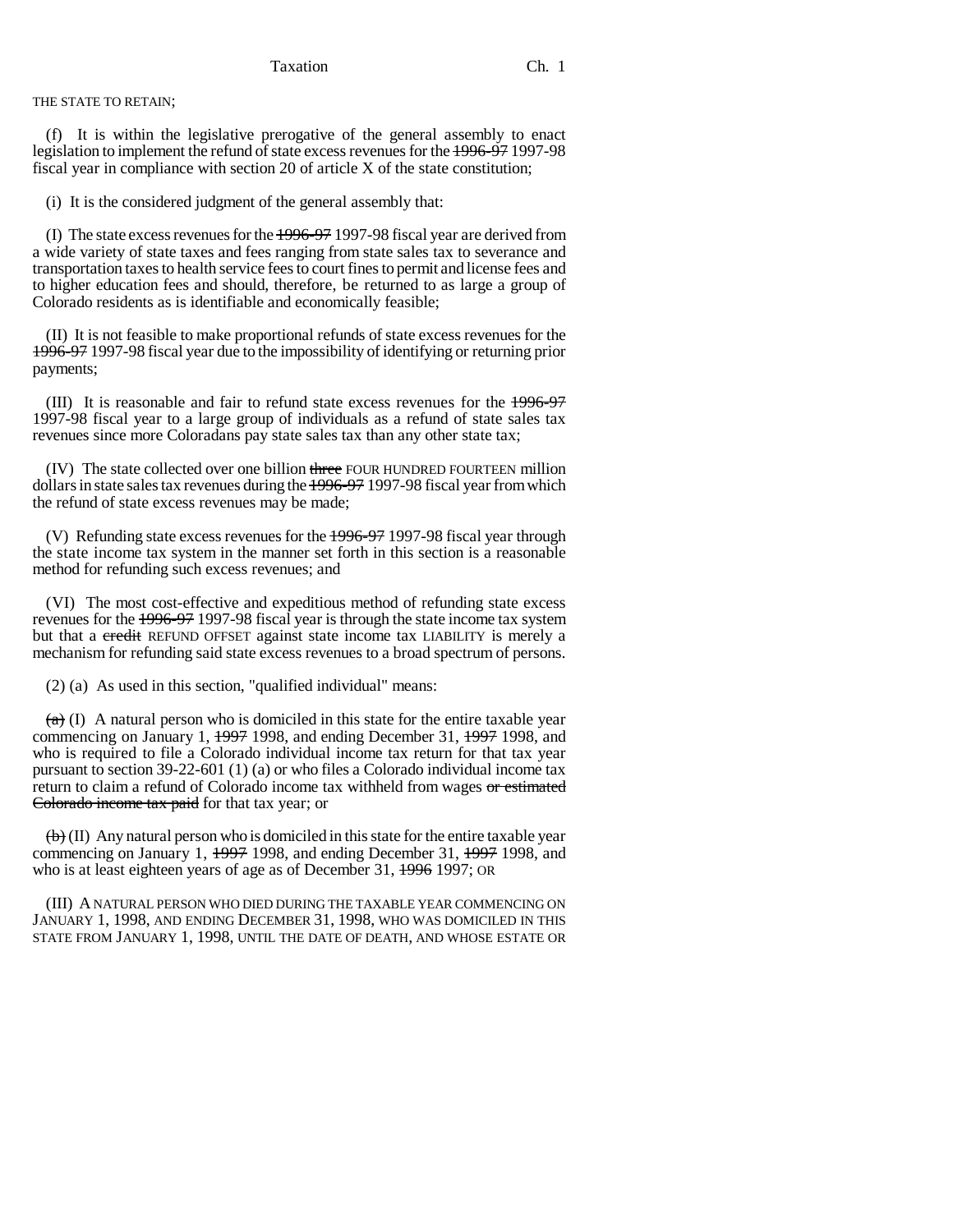SPOUSE IS REQUIRED TO FILE A COLORADO INDIVIDUAL INCOME TAX RETURN FOR THAT TAX YEAR PURSUANT TO SECTION 39-22-601 (1) (a) OR WHOSE ESTATE OR SPOUSE FILES A COLORADO INCOME TAX RETURN TO CLAIM A REFUND OF COLORADO INCOME TAX WITHHELD FROM WAGES FOR THAT TAX YEAR; OR

(IV) A NATURAL PERSON WHO DIED DURING THE TAXABLE YEAR COMMENCING ON JANUARY 1, 1998, AND ENDING DECEMBER 31, 1998, WHO WAS DOMICILED IN THIS STATE FROM JANUARY 1, 1998, UNTIL THE DATE OF DEATH, AND WHO WAS AT LEAST EIGHTEEN YEARS OF AGE AS OF DECEMBER 31, 1997.

## (b) "QUALIFIED INDIVIDUAL" DOES NOT INCLUDE:

(I) ANY NATURAL PERSON WHO WAS CONVICTED OF A FELONY AND WHO SERVED A SENTENCE OF INCARCERATION IN A CORRECTIONAL FACILITY OPERATED BY OR UNDER CONTRACT WITH THE DEPARTMENT OF CORRECTIONS OR IN A COUNTY OR MUNICIPAL JAIL AWAITING TRANSFER TO THE DEPARTMENT OF CORRECTIONS PURSUANT TO SECTION 16-11-308, C.R.S., OR IN BOTH SUCH FACILITY AND JAIL FOR A TOTAL OF ONE HUNDRED EIGHTY DAYS OR MORE DURING THE 1997-98 FISCAL YEAR, REGARDLESS OF WHETHER SUCH PERSON MEETS THE QUALIFICATIONS SET FORTH IN PARAGRAPH (a) OF THIS SUBSECTION (2);

(II) ANY NATURAL PERSON WHO IS CONVICTED OF A MISDEMEANOR OR IS ADJUDICATED FOR AN OFFENSE THAT WOULD CONSTITUTE A MISDEMEANOR IF COMMITTED BY AN ADULT AND WHO IS INCARCERATED IN A COUNTY OR MUNICIPAL JAIL FOR A TOTAL OF ONE HUNDRED EIGHTY DAYS OR MORE DURING THE 1997-98 FISCAL YEAR, REGARDLESS OF WHETHER SUCH PERSON MEETS THE QUALIFICATIONS SET FORTH IN PARAGRAPH (a) OF THIS SUBSECTION (2);

(III) ANY PERSON UNDER EIGHTEEN YEARS OF AGE WHO IS ADJUDICATED FOR AN OFFENSE THAT WOULD CONSTITUTE A FELONY IF COMMITTED BY AN ADULT AND WHO WAS COMMITTED TO THE DEPARTMENT OF HUMAN SERVICES FOR A TOTAL OF ONE HUNDRED EIGHTY DAYS OR MORE DURING THE 1997-98 FISCAL YEAR, REGARDLESS OF WHETHER SUCH PERSON MEETS THE QUALIFICATIONS SET FORTH IN PARAGRAPH (a) OF THIS SUBSECTION (2).

(3) With respect to the taxable year commencing on January 1, 1997 1998, and ending December 31, 1997 1998, there shall be allowed to each qualified individual a state sales tax refund credit in an amount specified in subsection (4) of this section with respect to the income taxes imposed by this article.

(4) The amount of the credit REFUND allowed under this section shall be as follows:

(a) For a qualified individual filing a single return  $\alpha$  married filing separate return, or as a head of a household for the 1997 1998 tax year:

(I) If the qualified individual's federal adjusted gross income for the 1997 1998 tax year is less than or equal to fifteen TWENTY thousand dollars, the credit REFUND shall be in the amount of thirty-seven ONE HUNDRED FORTY-TWO dollars, UNLESS, AT THE 1998 GENERAL ELECTION, VOTERS STATEWIDE APPROVE HOUSE BILL 98-1256, ENACTED AT THE SECOND REGULAR SESSION OF THE SIXTY-FIRST GENERAL ASSEMBLY,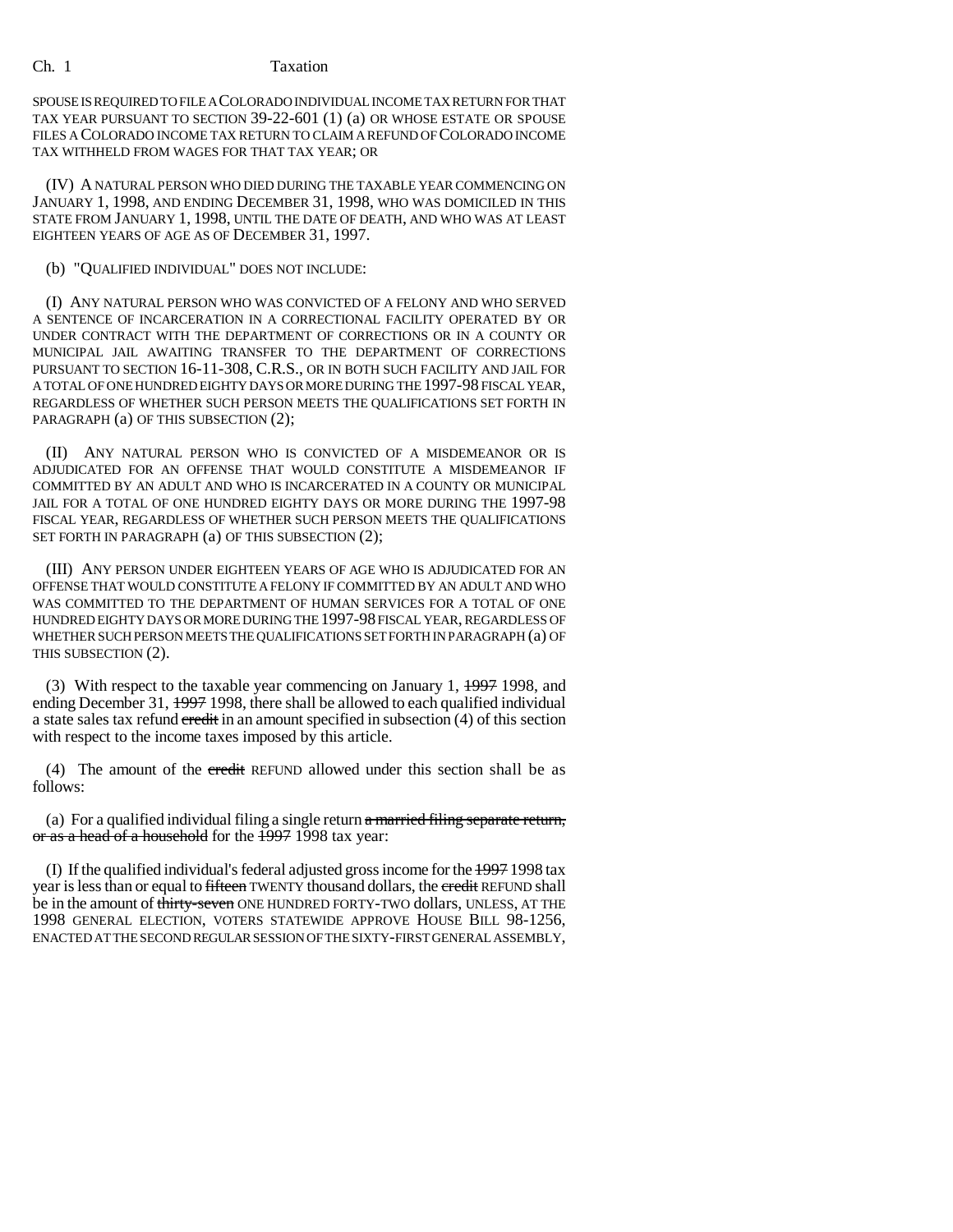IN WHICH CASE THE REFUND SHALL BE IN THE AMOUNT OF NINETY-TWO DOLLARS;

(II) If the qualified individual's federal adjusted gross income for the 1997 1998 tax year is greater than fifteen TWENTY thousand dollars but not more than one hundred FIFTY thousand dollars, the credit REFUND shall be in the amount of sixty ONE HUNDRED NINETY-FIVE dollars, UNLESS, AT THE 1998 GENERAL ELECTION, VOTERS STATEWIDE APPROVE HOUSE BILL 98-1256, ENACTED AT THE SECOND REGULAR SESSION OF THE SIXTY-FIRST GENERAL ASSEMBLY, IN WHICH CASE THE REFUND SHALL BE IN THE AMOUNT OF ONE HUNDRED TWENTY-SIX DOLLARS:

(III) If the qualified individual's federal adjusted gross income for the 1997 1998 tax year is GREATER THAN FIFTY THOUSAND DOLLARS BUT NOT more than one hundred NINETY-FIVE thousand dollars, the credit REFUND shall be in the amount of eighty TWO HUNDRED SEVENTY-SIX dollars, UNLESS, AT THE 1998 GENERAL ELECTION, VOTERS STATEWIDE APPROVE HOUSE BILL 98-1256, ENACTED AT THE SECOND REGULAR SESSION OF THE SIXTY-FIRST GENERAL ASSEMBLY, IN WHICH CASE THE REFUND SHALL BE IN THE AMOUNT OF ONE HUNDRED SEVENTY-EIGHT DOLLARS;

(IV) IF THE QUALIFIED INDIVIDUAL'S FEDERAL ADJUSTED GROSS INCOME FOR THE 1998 TAX YEAR IS GREATER THAN NINETY-FIVE THOUSAND DOLLARS, THE REFUND SHALL BE IN THE AMOUNT OF THREE HUNDRED EIGHTY-FOUR DOLLARS, UNLESS, AT THE 1998 GENERAL ELECTION, VOTERS STATEWIDE APPROVE HOUSE BILL 98-1256, ENACTED AT THE SECOND REGULAR SESSION OF THE SIXTY-FIRST GENERAL ASSEMBLY, IN WHICH CASE THE REFUND SHALL BE IN THE AMOUNT OF TWO HUNDRED FORTY-EIGHT DOLLARS;

(b) For two qualified individuals filing a joint return  $\sigma r$  a qualified individual filing as a surviving spouse for the 1997 1998 tax year:

(I) If the qualified individuals' aggregate federal adjusted gross income FOR THE 1998 TAX YEAR is less than or equal to fifteen TWENTY thousand dollars, the credit REFUND shall be in the amount of seventy-four TWO HUNDRED EIGHTY-FOUR dollars, UNLESS, AT THE 1998 GENERAL ELECTION, VOTERS STATEWIDE APPROVE HOUSE BILL 98-1256, ENACTED AT THE SECOND REGULAR SESSION OF THE SIXTY-FIRST GENERAL ASSEMBLY, IN WHICH CASE THE REFUND SHALL BE IN THE AMOUNT OF ONE HUNDRED EIGHTY-FOUR DOLLARS;

(II) If the qualified individuals' aggregate federal adjusted gross income FOR THE 1998 TAX YEAR is greater than fifteen TWENTY thousand dollars but not more than one hundred FIFTY thousand dollars, the credit REFUND shall be in the amount of one hundred twenty THREE HUNDRED NINETY dollars, UNLESS, AT THE 1998 GENERAL ELECTION, VOTERS STATEWIDE APPROVE HOUSE BILL 98-1256, ENACTED AT THE SECOND REGULAR SESSION OF THE SIXTY-FIRST GENERAL ASSEMBLY, IN WHICH CASE THE REFUND SHALL BE IN THE AMOUNT OF TWO HUNDRED FIFTY-TWO DOLLARS;

(III) If the qualified individuals' aggregate federal adjusted gross income FOR THE 1998 TAX YEAR is greater than one hundred FIFTY thousand dollars BUT NOT MORE THAN NINETY-FIVE THOUSAND DOLLARS, the credit REFUND shall be in the amount of one hundred sixty FIVE HUNDRED FIFTY-TWO dollars, UNLESS, AT THE 1998 GENERAL ELECTION, VOTERS STATEWIDE APPROVE HOUSE BILL 98-1256, ENACTED AT THE SECOND REGULAR SESSION OF THE SIXTY-FIRST GENERAL ASSEMBLY, IN WHICH CASE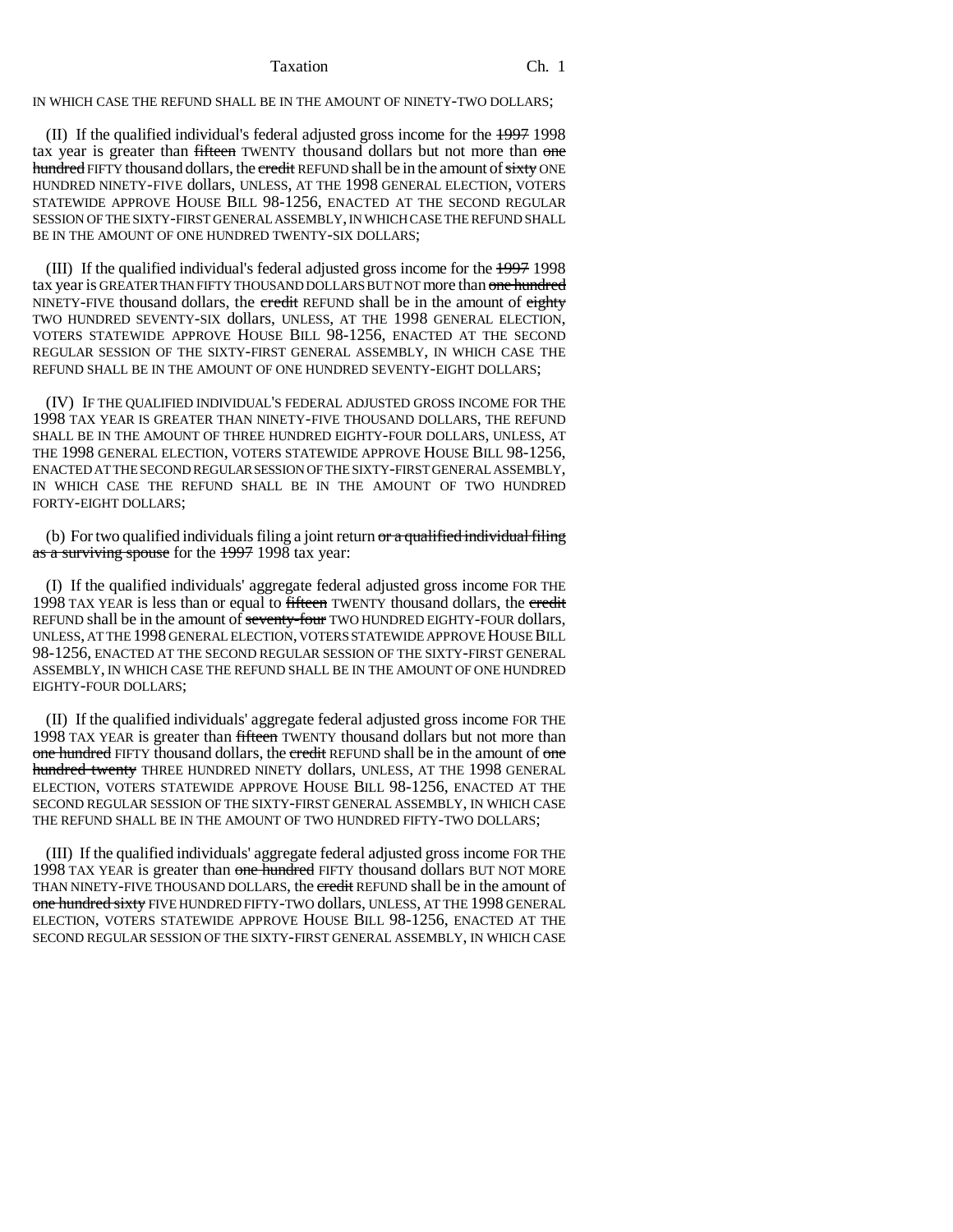THE REFUND SHALL BE IN THE AMOUNT OF THREE HUNDRED FIFTY-SIX DOLLARS;

(IV) IF THE QUALIFIED INDIVIDUALS' AGGREGATE FEDERAL ADJUSTED GROSS INCOME FOR THE 1998 TAX YEAR IS GREATER THAN NINETY-FIVE THOUSAND DOLLARS, THE REFUND SHALL BE IN THE AMOUNT OF SEVEN HUNDRED SIXTY-EIGHT DOLLARS, UNLESS, AT THE 1998 GENERAL ELECTION, VOTERS STATEWIDE APPROVE HOUSE BILL 98-1256, ENACTED AT THE SECOND REGULAR SESSION OF THE SIXTY-FIRST GENERAL ASSEMBLY, IN WHICH CASE THE REFUND SHALL BE IN THE AMOUNT OF FOUR HUNDRED NINETY-SIX DOLLARS.

(5) (a) (I) EXCEPT AS OTHERWISE PROVIDED IN SUBPARAGRAPH (II) OF THIS PARAGRAPH (a), any credit REFUND allowed pursuant to this section shall be claimed by a qualified individual as defined in SUBPARAGRAPH (I) OR (III) OF paragraph (a) of subsection (2) of this section by timely filing a  $1997$  1998 income tax return with the department of revenue in compliance with the provisions of this article NO LATER THAN APRIL 15, 1999.

(II) ANY REFUND ALLOWED PURSUANT TO THIS SECTION SHALL BE CLAIMED BY A QUALIFIED INDIVIDUAL AS DEFINED IN SUBPARAGRAPH (I) OR (III) OF PARAGRAPH (a) OF SUBSECTION (2) OF THIS SECTION WHO IS GRANTED AN EXTENSION OF TIME TO FILE A 1998 INCOME TAX RETURN BY FILING A 1998 INCOME TAX RETURN WITH THE DEPARTMENT OF REVENUE NO LATER THAN OCTOBER 15, 1999. SUCH QUALIFIED INDIVIDUAL SHALL NOT BE REQUIRED TO PAY ALL OR ANY PORTION OF THE QUALIFIED INDIVIDUAL'S NET TAX LIABILITY DUE PRIOR TO OCTOBER 15, 1999, IN ORDER TO BE GRANTED AN EXTENSION OF TIME TO FILE SAID TAX RETURN; EXCEPT THAT, PURSUANT TO SECTION 39-22-621, SUCH QUALIFIED INDIVIDUAL MAY BE SUBJECT TO A LATE PAYMENT PENALTY AND INTEREST ON ANY NET INCOME TAX LIABILITY NOT PAID BY APRIL 15, 1999.

(III) The department of revenue shall not allow said credit REFUND claimed on any 1997 1998 income tax return not filed in compliance with the provisions of this article. In no event shall the credit REFUND claimed by a qualified individual as defined in SUBPARAGRAPH (I) OR (III) OF paragraph (a) of subsection (2) of this section on any 1997 1998 income tax return be:

(A) DISALLOWED IF SAID RETURN IS FILED ON OR BEFORE OCTOBER 15, 1999; AND

(B) Allowed if said return is filed after October 15, 1998 1999.

(b) Any credit REFUND allowed pursuant to this section shall be claimed by a qualified individual as defined in SUBPARAGRAPH (II) OR (IV) OF paragraph  $\left(\frac{b}{c}\right)$  (a) of subsection (2) of this section by filing a 1997 1998 income tax return with the department of revenue no later than April 15, 1998 1999. The department of revenue shall not allow said credit REFUND claimed by a qualified individual as defined in SUBPARAGRAPH (II) OR (IV) OF paragraph  $\leftrightarrow$  (a) of subsection (2) of this section on any 1997 1998 income tax return filed with the department of revenue after April 15, 1998 1999.

(c) (I) NOTWITHSTANDING ANY PROVISION OF PARAGRAPH (b) OF THIS SUBSECTION (5) TO THE CONTRARY, A QUALIFIED INDIVIDUAL AS DEFINED IN SUBPARAGRAPH (II) OR (IV) OF PARAGRAPH (a) OF SUBSECTION (2) OF THIS SECTION WHO CLAIMS A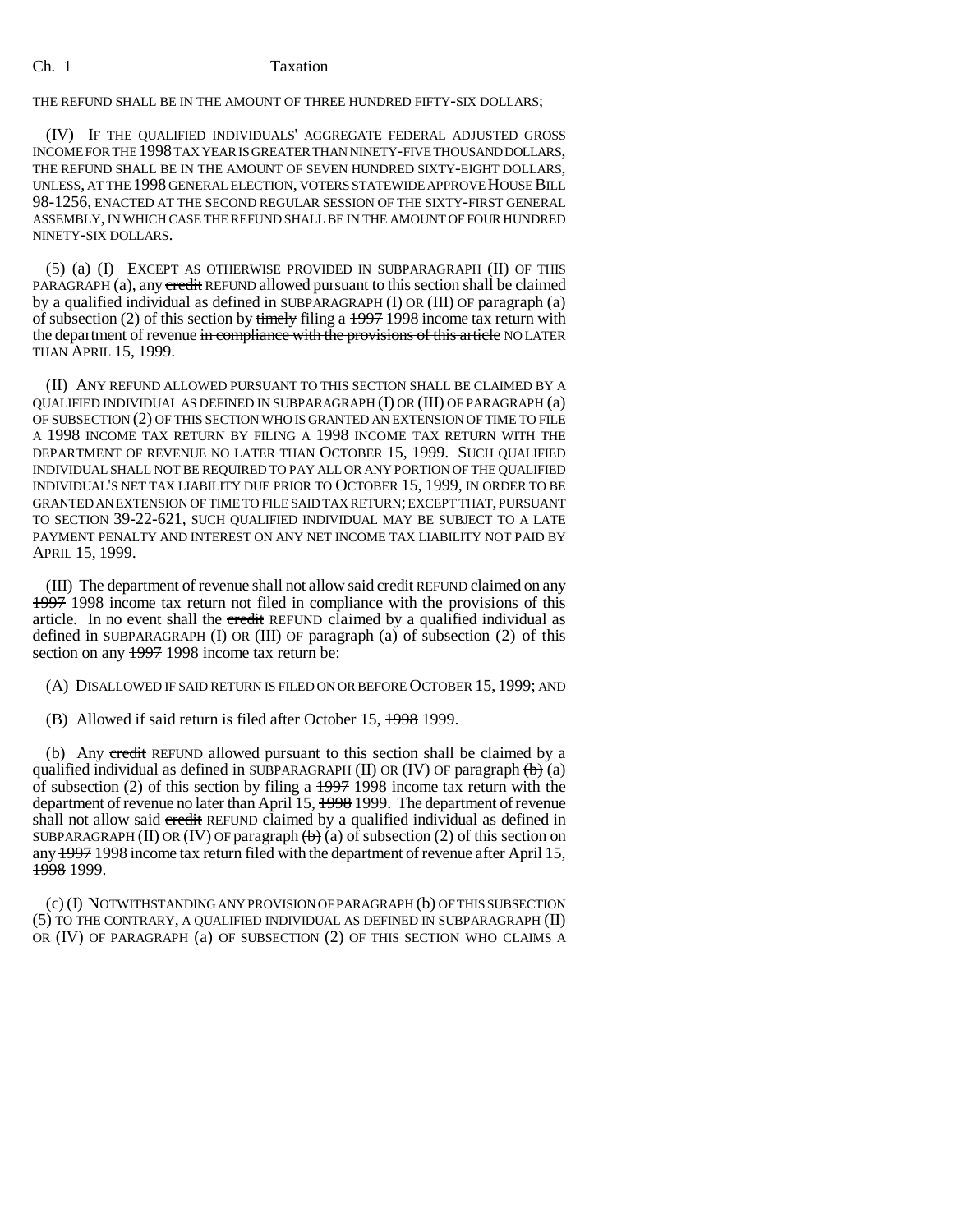PROPERTY TAX ASSISTANCE GRANT PURSUANT TO SECTION 39-31-101 OR A HEAT OR FUEL EXPENSES ASSISTANCE GRANT PURSUANT TO SECTION 39-31-104 MAY CLAIM A REFUND AUTHORIZED BY THIS SECTION ON THE ASSISTANCE GRANT APPLICATION FORM DESCRIBED IN SECTION 39-31-102 (2). CLAIMING A REFUND ON SUCH ASSISTANCE GRANT APPLICATION FORM SHALL BE IN LIEU OF CLAIMING THE REFUND ON AN INCOME TAX RETURN PURSUANT TO PARAGRAPH (b) OF THIS SUBSECTION (5). ANY REFUND CLAIMED PURSUANT TO THIS PARAGRAPH (c) SHALL BE CLAIMED ON OR BEFORE APRIL 15, 1999.

(II) THE DEPARTMENT OF REVENUE SHALL NOT ALLOW A REFUND AUTHORIZED BY THIS SECTION THAT IS CLAIMED ON AN ASSISTANCE GRANT APPLICATION FORM IF:

(A) THE ASSISTANCE GRANT APPLICATION FORM IS FILED AFTER APRIL 15, 1999; OR

(B) THE QUALIFIED INDIVIDUAL HAS CLAIMED THE REFUND AUTHORIZED BY THIS SECTION ON AN INCOME TAX FORM FILED IN ACCORDANCE WITH PARAGRAPH (b) OF THIS SUBSECTION (5) FOR THE TAX YEAR FOR WHICH THE REFUND IS ALLOWED.

(6) If the credit REFUND allowed under this section exceeds the income taxes otherwise due on the claimant's income, the amount of the credit REFUND not used as an offset against income taxes may not be carried forward as  $\alpha$  tax credit AN OFFSET against subsequent years' income tax liability and shall be refunded to the claimant.

(7) In addition to any other penalties allowed by law, any person who claims but is not eligible to claim the credit REFUND allowed pursuant to this section shall be subject to the criminal penalties imposed pursuant to section 39-21-118, as applicable.

(8) THE STATE SALES TAX REFUND ALLOWED TO ANY QUALIFIED INDIVIDUAL UNDER THIS SECTION SHALL NOT BE REPORTED BY THE DEPARTMENT OF REVENUE AS A PAYMENT OF A REFUND, CREDIT, OR OFFSET OF STATE INCOME TAXES TO SUCH QUALIFIED INDIVIDUAL IN ANY INFORMATION RETURN REQUIRED TO BE FILED PURSUANT TO FEDERAL LAW.

(9) THE EXECUTIVE DIRECTOR SHALL NOT PRINT INDIVIDUAL INCOME TAX FORMS FOR THE 1998 TAXABLE YEAR UNTIL THE RESULTS OF THE 1998 GENERAL ELECTION ARE KNOWN SO THAT FORMS WILL REFLECT THE IMPACT OF THE RESULTS OF SAID ELECTION ON THE AMOUNT OF THE REFUND TO BE ALLOWED IN ACCORDANCE WITH SUBSECTION (4) OF THIS SECTION.

(10) THE DEPARTMENT OF REVENUE SHALL IDENTIFY ANY QUALIFIED INDIVIDUAL WHO HAS BEEN CONVICTED OF A FELONY AND WHO, AT THE TIME OF FILING FOR A REFUND PURSUANT TO THIS SECTION, IS INCARCERATED IN A CORRECTIONAL FACILITY OPERATED BY OR UNDER CONTRACT WITH THE DEPARTMENT OF CORRECTIONS OR IN A COUNTY OR MUNICIPAL JAIL AWAITING TRANSFER TO A CORRECTIONAL FACILITY PURSUANT TO SECTION 16-11-308, C.R.S. THE DEPARTMENT OF REVENUE SHALL TRANSFER THE AMOUNT OF ANY REFUND OWED TO SAID QUALIFIED INDIVIDUAL TO THE DEPARTMENT OF CORRECTIONS. THE DEPARTMENT OF CORRECTIONS SHALL TRANSMIT THE AMOUNT OF SAID REFUND TO THE CLERK OF THE DISTRICT COURT WHICH ISSUED AN ORDER FOR PAYMENT OF RESTITUTION ENTERED PURSUANT TO SECTION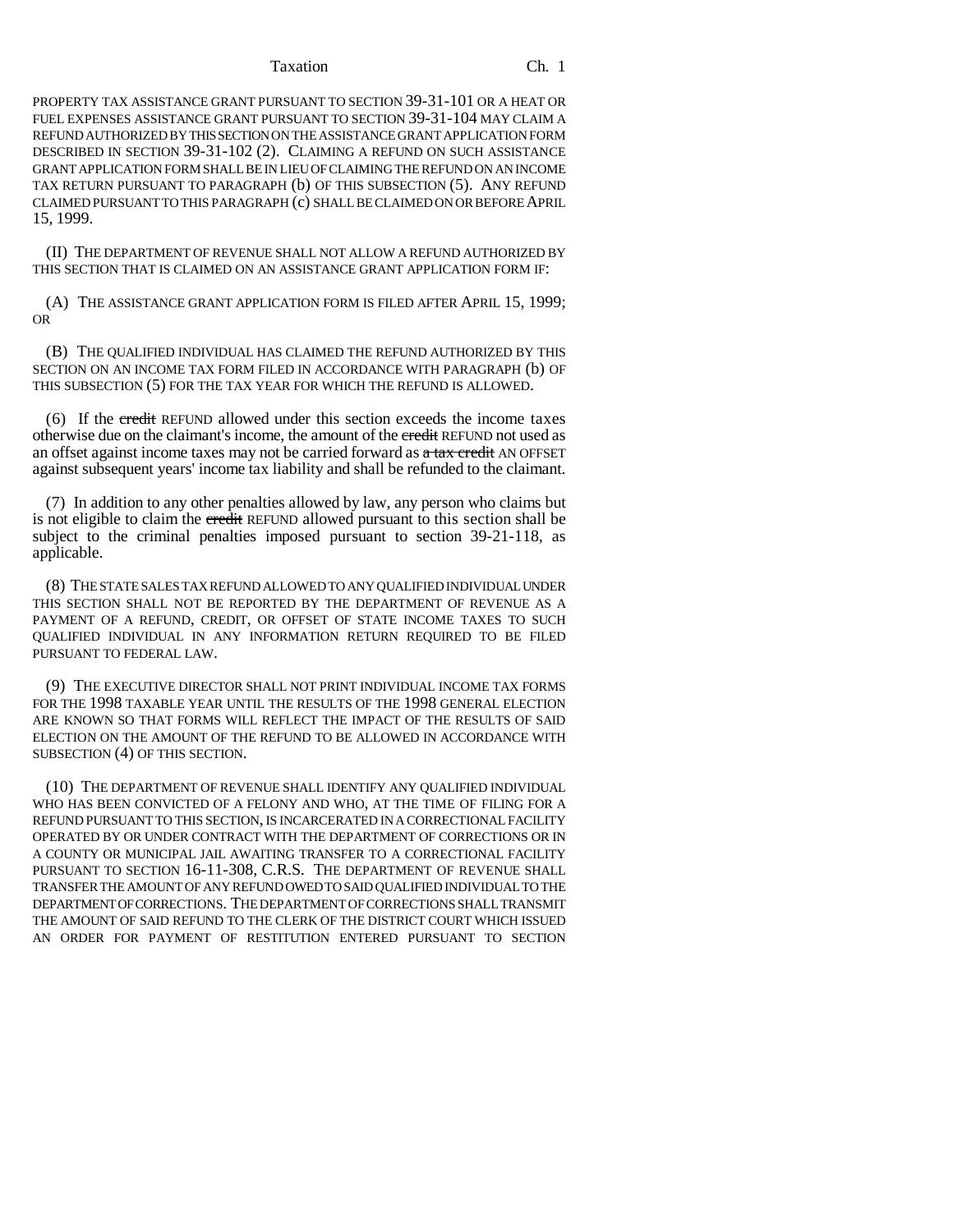16-11-101.5, C.R.S., OR AN ORDER FOR COSTS PURSUANT TO SECTION 16-11-501, C.R.S. SUCH REFUND SHALL BE CREDITED IN THE PRIORITY SPECIFIED IN SECTION 16-11-101.6 (1), C.R.S.

(11) THE DEPARTMENT OF CORRECTIONS, THE DEPARTMENT OF HUMAN SERVICES, AND EACH COUNTY OF THE STATE, TO THE EXTENT EACH SUCH COUNTY HAS THE CAPABILITY WITHIN EXISTING RESOURCES, SHALL PROVIDE IN A TIMELY MANNER THE INFORMATION REQUESTED BY THE DEPARTMENT OF REVENUE NECESSARY TO IDENTIFY THE PERSONS SPECIFIED IN PARAGRAPH (b) OF SUBSECTION (2) OF THIS SECTION AND IN SUBSECTION (10) OF THIS SECTION. THE INFORMATION SHALL BE PROVIDED IN THE FORM REQUESTED BY THE DEPARTMENT OF REVENUE. THE DEPARTMENT OF REVENUE SHALL MAINTAIN THE CONFIDENTIALITY OF ANY SOCIAL SECURITY NUMBER RECEIVED PURSUANT TO THIS SUBSECTION (11).

**SECTION 2.** 39-31-102 (2), Colorado Revised Statutes, is amended to read:

**39-31-102. Procedures to obtain grant.** (2) A grant authorized by section 39-31-101 or 39-31-104 shall be claimed on such forms as prescribed by the executive director. IF A SALES TAX REFUND IS ALLOWED FOR ANY GIVEN INCOME TAX YEAR IN ACCORDANCE WITH SECTION 39-22-120, SUCH FORMS SHALL INCLUDE PROVISIONS ALLOWING QUALIFIED INDIVIDUALS TO APPLY FOR THE REFUND PURSUANT TO SECTION 39-22-120 (5) (c).

**SECTION 3.** 19-1-305 (1) (e) and (1) (f), Colorado Revised Statutes, are amended, and the said 19-1-305 (1) is further amended BY THE ADDITION OF A NEW PARAGRAPH, to read:

**19-1-305. Operation of juvenile facilities.** (1) Except as otherwise authorized by section 19-1-303, all records prepared or obtained by the department of human services in the course of carrying out its duties pursuant to article 2 of this title shall be confidential and privileged. Said records may be disclosed only:

(e) To persons authorized by court order after notice and a hearing, to the juvenile, and to the custodian of the record; and

(f) For research or evaluation purposes pursuant to rules regarding research or evaluation promulgated by the department of human services. Any rules so promulgated shall require that persons receiving information for research or evaluation purposes are required to keep such information confidential; AND

(g) TO THE DEPARTMENT OF REVENUE PURSUANT TO SECTION 39-22-120, C.R.S.

**SECTION 4.** 39-21-108 (3) (a) (I), Colorado Revised Statutes, is amended to read:

**39-21-108. Refunds.** (3) (a) (I) Whenever it is established that any taxpayer has, for any period open under the statutes, overpaid a tax covered by articles 22 and 26 to 29 of this title, article 60 of title 34, C.R.S., and article 3 of title 42, C.R.S., and that there is an unpaid balance of tax and interest accrued, according to the records of the executive director, owing by such taxpayer for any other period or that there is an amount required to be repaid to the unemployment compensation fund pursuant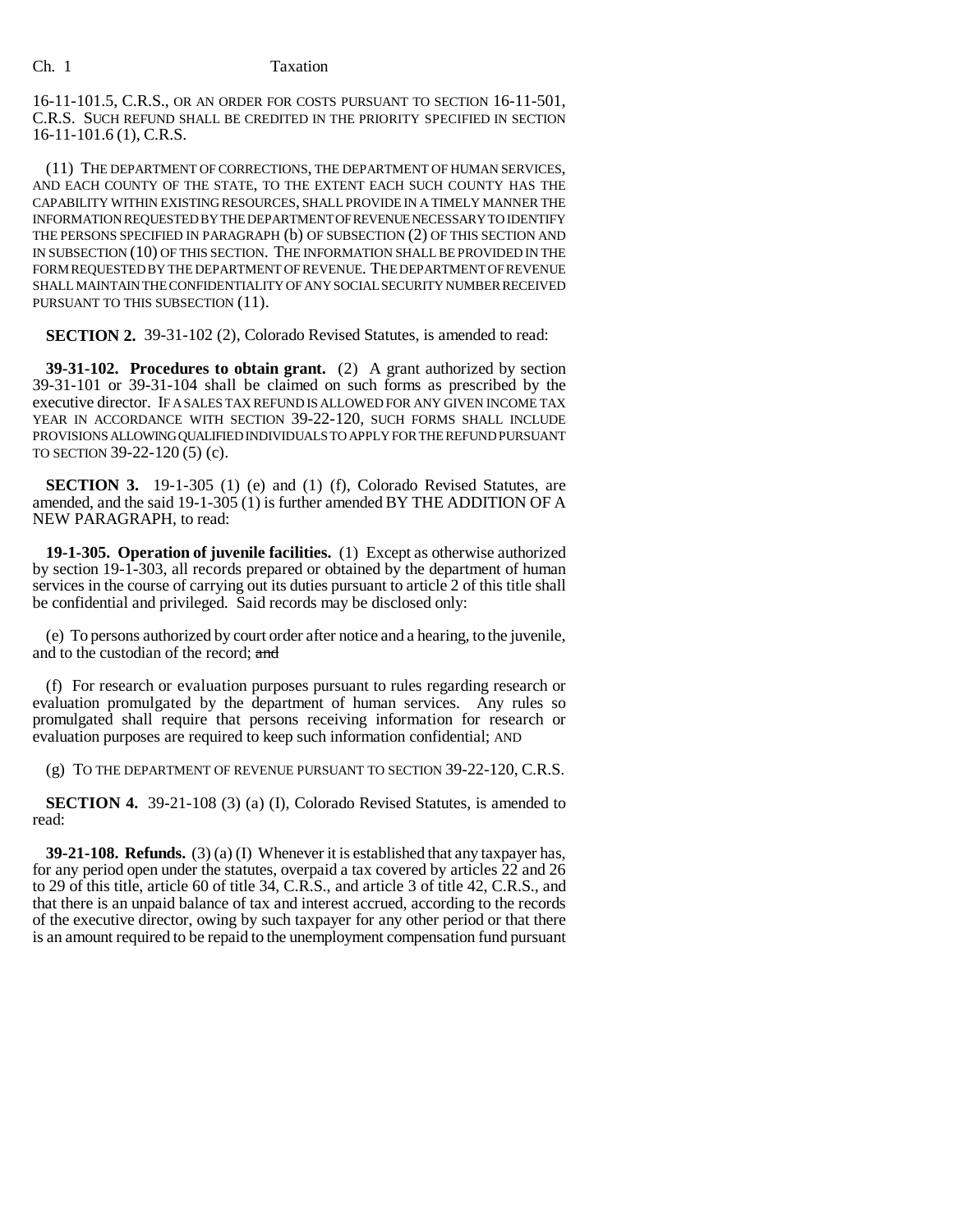to section 8-81-101 (4), C.R.S., the amount of which has been determined to be owing as a result of a final agency determination or judicial decision or which has been reduced to judgment by the division of employment and training in the department of labor and employment, or that there is any unpaid child support debt as set forth in section 14-14-104, C.R.S., or child support arrearages which are the subject of enforcement services provided pursuant to section 26-13-106, C.R.S., as certified by the department of human services, or that there are any unpaid obligations owing to the state as set forth in section 26-2-133, C.R.S., for overpayment of public assistance or medical assistance benefits, the amount of which has been determined to be owing as a result of final agency determination or judicial decision or which has been reduced to judgment, as certified by the department of human services, or that there is any unpaid loan or other obligation due to a state-supported institution of higher education as set forth in section 23-5-115, C.R.S., the amount of which has been reduced to judgment, owing to such institution by such taxpayer, as certified by the appropriate institution, or that there is any unpaid loan due to the student loan division of the department of higher education as set forth in section 23-3.1-104 (1) (p), C.R.S., the amount of which has been reduced to judgment, owing to such division by such taxpayer, as certified by the division, or that there is any unpaid debt owing to the state or any agency thereof by such taxpayer, and which is found to be owing as a result of a final agency determination or the amount of which has been reduced to judgment and as certified by the controller, OR THAT THE TAXPAYER IS A QUALIFIED INDIVIDUAL IDENTIFIED PURSUANT TO SECTION 39-22-120 (10), so much of the overpayment of tax plus interest allowable thereon as does not exceed the amount of such unpaid balance or unpaid debt shall be credited first to the unpaid balance of tax and interest accrued and then to the unpaid debt, and any excess of the overpayment shall be refunded. If the taxpayer elects to designate his refund as a credit against a subsequent year's tax liability, the amount allowed to be so credited shall be reduced first by the unpaid balance of tax and interest accrued and then by the unpaid debt. If the taxpayer filed a joint return, the executive director shall notify the taxpayer's spouse that the portion of the overpayment which is generated by the spouse's income shall be refunded upon receipt of a request detailing said amount.

**SECTION 5.** 39-21-113, Colorado Revised Statutes, is amended BY THE ADDITION OF A NEW SUBSECTION to read:

**39-21-113. Reports and returns.** (11) NOTWITHSTANDING THE PROVISIONS OF THIS SECTION, THE EXECUTIVE DIRECTOR OF THE DEPARTMENT OF REVENUE SHALL SUPPLY THE DEPARTMENT OF CORRECTIONS WITH ANY INFORMATION OBTAINED PURSUANT TO THIS SECTION WHICH IS NECESSARY TO IMPLEMENT THE PROCEDURE TO OFFSET STATE SALES TAX REFUNDS AGAINST RESTITUTION AND COSTS PURSUANT TO SECTION 39-22-120 (10).

**SECTION 6. Appropriation.** (1) If voters statewide approve at the 1998 general election House Bill 98-1256, enacted at the second regular session of the sixty-first general assembly, it is anticipated that the provisions of this act will require an appropriation of moneys from the general fund for the fiscal year beginning July 1, 1998, the sum of three hundred sixty-eight thousand two hundred twenty-one dollars (\$368,221) and 4.4 FTE. If voters statewide do not approve at the 1998 general election House Bill 98-1256, enacted at the second regular session of the sixty-first general assembly, it is anticipated that the provisions of this act will require an appropriation of moneys from the general fund for the fiscal year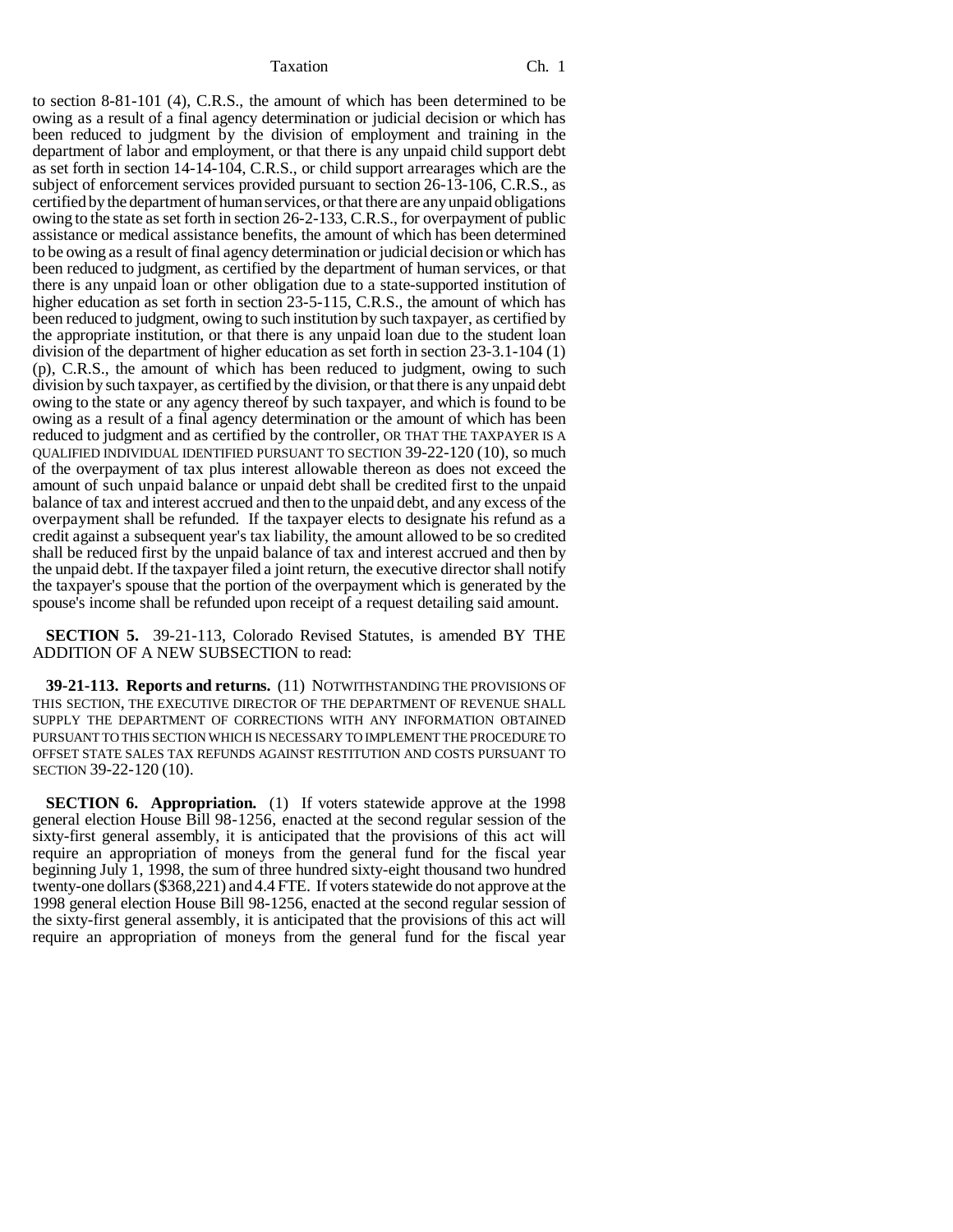beginning July 1, 1998, the sum of four hundred ten thousand two hundred fifty-six dollars (\$410,256) and 4.4 FTE. However, the amount of general fund moneys that remains available to be appropriated within the limitation on general fund appropriations imposed pursuant to section 24-75-201.1, Colorado Revised Statutes, for the fiscal year beginning July 1, 1998, without further adjustments is two hundred sixty-eight thousand one hundred eighty-three dollars (\$268,183). It is therefore anticipated that, during the 1999 regular session, the department of revenue will request an appropriation of the remainder of the amount of general fund moneys necessary to implement the provisions of this act.

(2) In addition to any other appropriation, there is hereby appropriated, out of any moneys in the general fund not otherwise appropriated, to the department of revenue, for the fiscal year beginning July 1, 1998, the sum of two hundred sixty-eight thousand one hundred eighty-three dollars (\$268,183) and 4.4 FTE, or so much thereof as may be necessary, for the implementation of this act. The authorization for 4.4 FTE specified in this appropriation is for temporary employees of the department of revenue, and such authorization shall terminate on June 30, 1999.